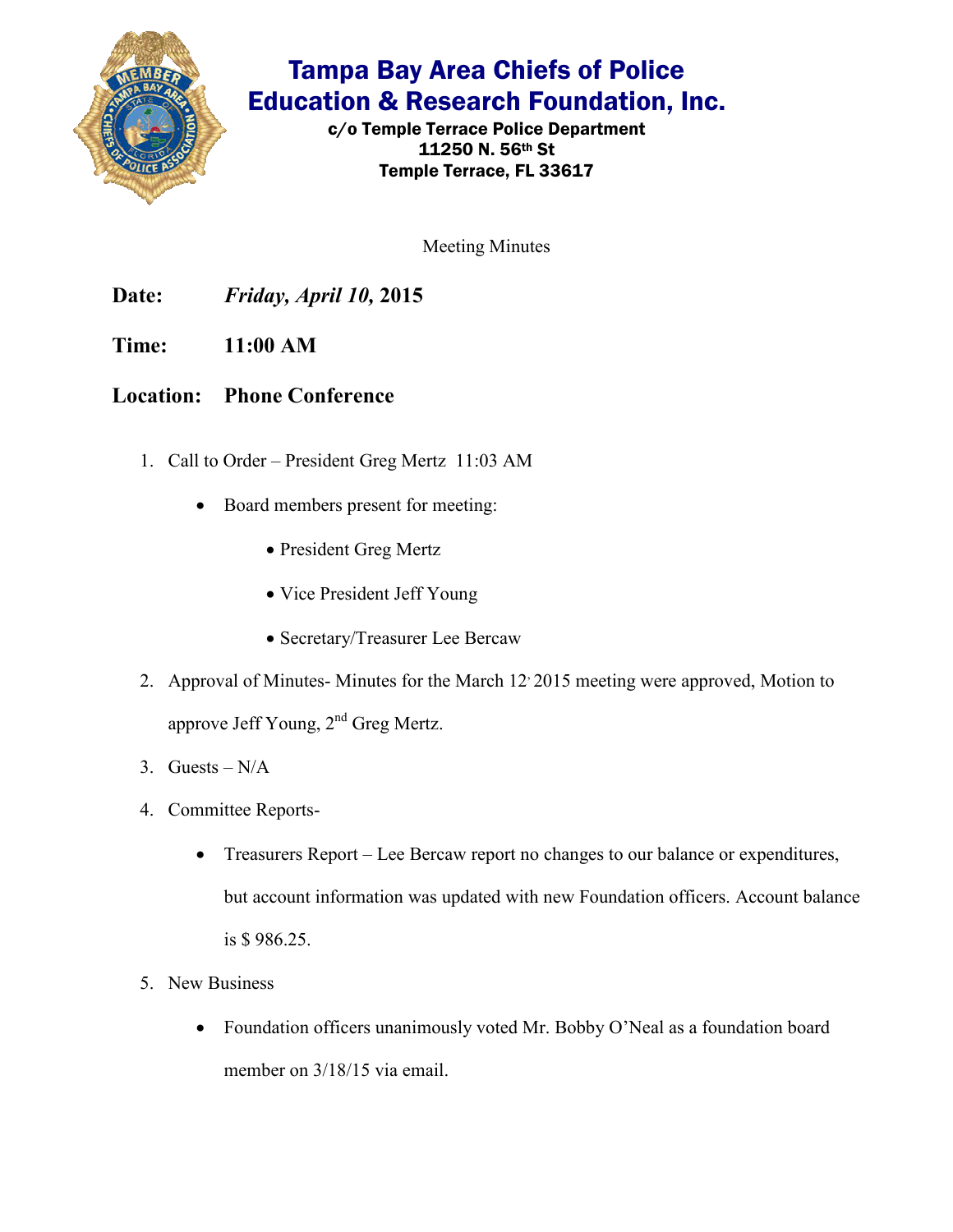

## Tampa Bay Area Chiefs of Police Education & Research Foundation, Inc.

c/o Temple Terrace Police Department 11250 N. 56th St Temple Terrace, FL 33617

- We discussed other potential candidates for the board
- Vice President Jeff Young Website development "Web.com"
	- Domain

chiefsfoundation.org (PRIMARY) chiefsfoundation.com tbacperf.com tbacperf.org tampabaychiefseducationandresearch.org

- website development worksheet reviewed and discussed
- Sectary Treasurer Lee Bercaw Merchant Connections and account updates
	- After website development, would like to update account to business choice checking with a merchant connection. The cost would be \$10 per month plus an approximately 2.2% surcharge on credit card transactions. – All in favor of using.
- 6. Old Business
	- President Ramirez resigned and board approved Greg Mertz as President, Jeff Young as Vice President and Lee Bercaw as Secretary Treasurer.
	- Fundraising ideas: Banners, Policeman's Ball, Bridge Run Presented to the Association on 3/12/15
	- Public Relations Campaign Presented to the Association on  $3/12/15$
- 7. Roundtable
- 8. Adjourn 11:59 AM